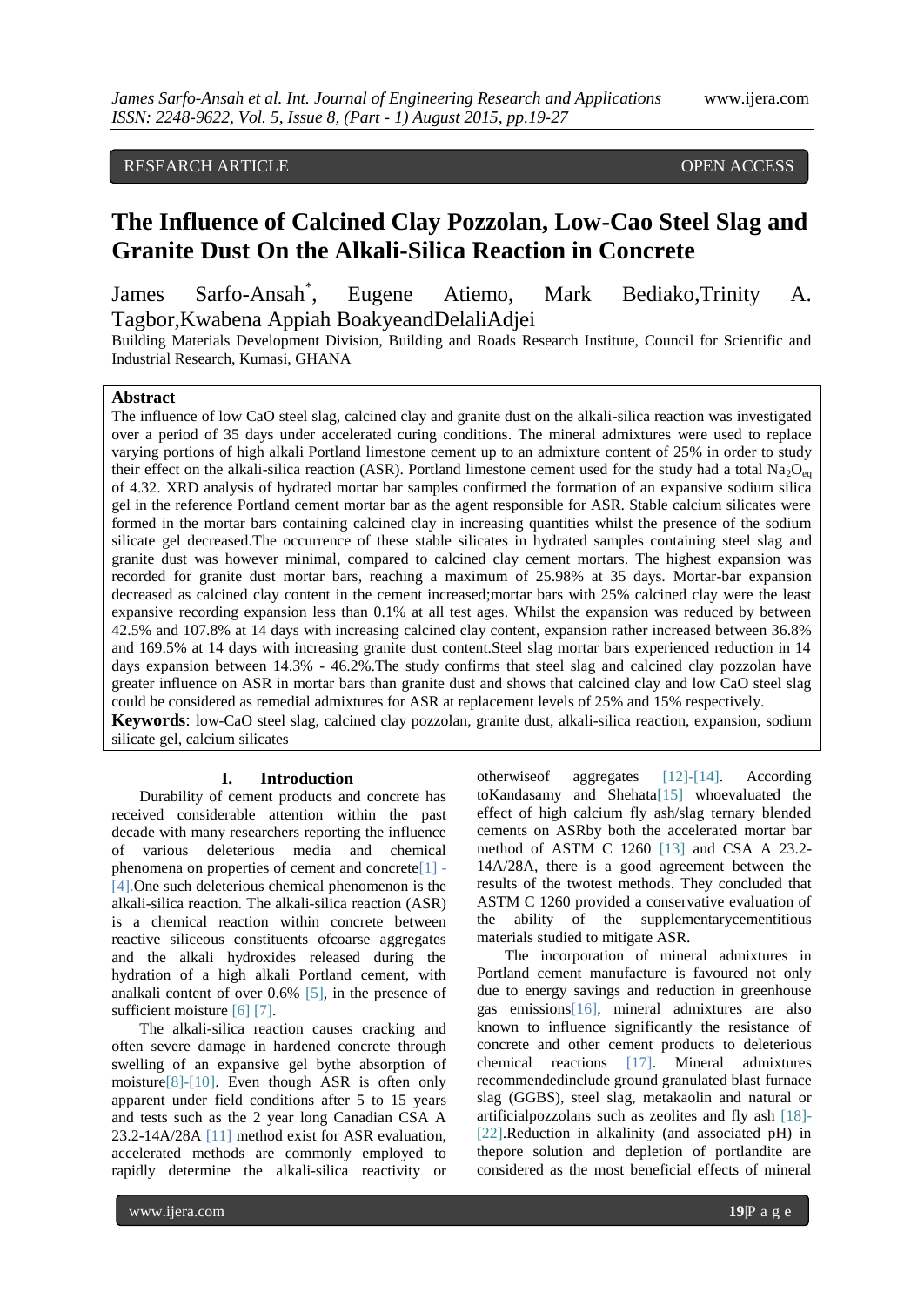admixtures in reducingexpansion due to alkali-silica reaction (ASR). Low Calciumfly ash would inhibit ASR at an optimumcontent in cement of 25% [15]whilst steel slag has been reported to produce up to 50% reduction in expansion [23].The effectiveness of calcined clay pozzolans such as metakaolin in suppressing alkali-silica reaction has been reported andattributed to refined pore structure which reduces ionic mobility, consumption of calcium hydroxide, and entrapmentof alkalis in silica rich hydration products [19] [24]. Granite dust is increasingly being evaluated as filler in the production of Portland cement [25] [26].

Alkali content in Portland cement is increasingly becoming higher than the stipulated safe limit of 1.0% due tothe use of early strength enhancers in current global production trends [27]. While identification of aggregate susceptibility to ASR before use [12]-[14] [28]is best practice in preventing deterioration due to ASR, most aggregates are not tested, especially in developing countries. There is therefore the need to investigate various admixtures which can beincorporated in concrete to forestall damage of structures due to ASR. This study reports effectivenessof calcined clay pozzolan, steel slag and

granite dust in controlling ASR in concrete when 0% - 25% of high alkali PLC was substituted with the three mineral admixtures.

#### **II. Materials and Methods**

Low CaO steel slag for the research was obtained from Tema Steel Company Ltd, a scrap steel smelting plant in Tema – Ghana. Calcined clay pozzolan was obtained from the CSIR-BRRI Pozzolana plant located in Kumasi-Ghana, while granite dust was obtained from KAS Quarries, a granite quarry near Kumasi. Class 32.5R Portland limestone cement (PLC) manufacturedby Ghana Cement Company Limited (GHACEM) was used for the research. Pyrex glass, a known reactive aggregate [29] [30], was used for the research. Particle size of the pyrex glass ranged between 0.15 - 0.60 mm. Thechemical composition of the slag, calcined clay, granite dust and PLC were evaluated using a SpectroXlab 2000 X-Ray Fluorescencespectrophotometer.Each mineral admixture was used to replacebetween 0% and 25% of the PLC for the tests. The compositions of various mortar bar specimens are shown on Table 1.

| Mineral<br>Admixture<br>Content, % | <b>Binder Content</b>                     |     |                |
|------------------------------------|-------------------------------------------|-----|----------------|
|                                    | Mineral Admixture, g<br>Mass of cement, g |     | Pyrex Glass, g |
|                                    | 22                                        | 418 | 1320           |
| 10                                 | 44                                        | 396 | 1320           |
| 15                                 | 66                                        | 374 | 1320           |
| 20                                 | 88                                        | 352 | 1320           |
| 25                                 | 110                                       | 330 | 1320           |

 $Table 1: Mix, generation of various motion has a$ 

ASTM C 1260 was modified for the experiment. Binder to aggregate ratio of 1:3 (instead of 1:2.25) was used in forming mortar bars of size 25 mm  $\times$  25  $mm \times 285$  mm. Water to binder ratio of 0.5 was used instead of the specified 0.47 tocater for workability of the mortar taking into consideration the added mineral admixtures. Three mortar bars were moulded for each specimen ofmortar mix. Mortar bars were initially stored in a moist cabinet for 24 h as specified in ASTM C 1260. However,after initial length readings were taken, the specimens were further cured for 27 days in water at 20˚C to enablethe pozzolanic reaction proceed to an appreciable rate. The bars were further cured in water at 80˚C for 24 h afterwhich zero readings of the bars were measured using a length comparator recommended in ASTM C 490[31]. After taking the initial lengths, the bars were placed in 1N NaOH solution at 80˚C and subsequent length measurements were taken at 14, 21, and 35 days. The tests were replicated for combinations of slag and pozzolan – the two best performing materials in controlling ASR according to results of the initial studies on the three mineral admixtures. After 35 days, samples of some bars were treated with acetoneto stop hydration and ground for XRD analysis using a PHILLIPS PW1830 diffractometer.

### **III. Results and Discussion 3.1 Chemical Analysis**

Chemical compositions of the materials are presented in Table 2. The  $Na<sub>2</sub>O$  eq of all the materials exceeded 0.60%, except the calcined clay. The granite dust sample had the highest  $Na<sub>2</sub>O$  eq of 3.84.The total oxide  $(SiO<sub>2</sub>+Al<sub>2</sub>O<sub>3</sub>+Fe<sub>2</sub>O<sub>3</sub>)$  content of all mineral admixtures were greater than 70% while the  $SiO<sub>2</sub>$  content of the calcined clay and granite dust were also greater than 25% as required in ASTM C 618 [32].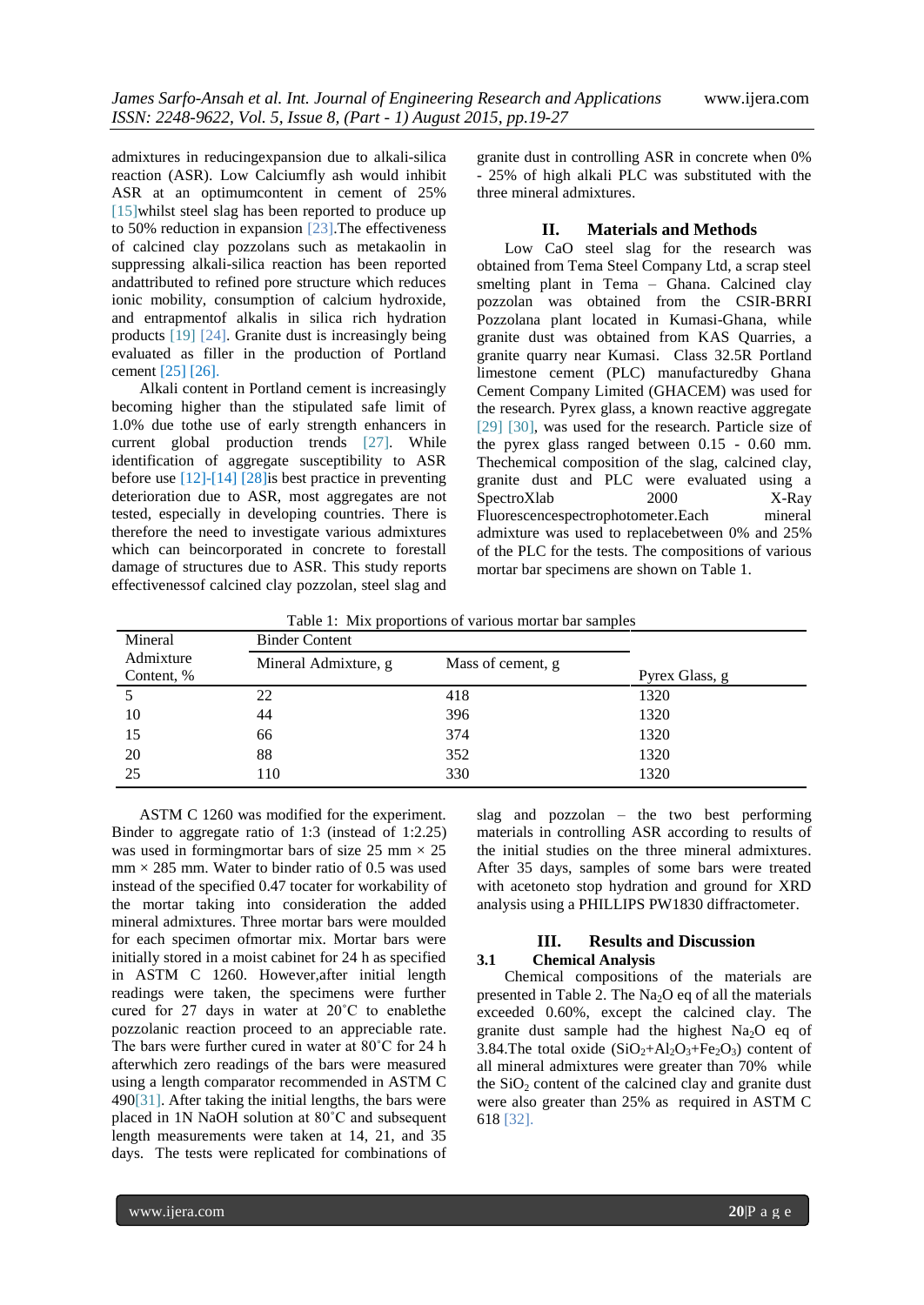| Table 2: Chemical composition of calcined clay, slag, granite dust and PLC |                  |           |                                |       |                 |           |  |  |  |
|----------------------------------------------------------------------------|------------------|-----------|--------------------------------|-------|-----------------|-----------|--|--|--|
|                                                                            | Composition, %   |           |                                |       |                 |           |  |  |  |
| Sample                                                                     | SiO <sub>2</sub> | $Al_2O_3$ | Fe <sub>2</sub> O <sub>3</sub> | CaO   | SO <sub>3</sub> | $Na2O$ eq |  |  |  |
| Calcined Clay                                                              | 64.50            | 17.20     | 11.40                          | 0.60  | 0.15            | 0.48      |  |  |  |
| Slag                                                                       | 21.31            | 7.50      | 31.52                          | 12.44 | 0.26            | 2.36      |  |  |  |
| <b>Granite Dust</b>                                                        | 71.22            | 19.84     | 2.75                           | 3.56  | 0.18            | 3.84      |  |  |  |
| <b>PLC</b>                                                                 | 28.79            | 6.78      | 1.81                           | 54.17 | 6.34            | 2.12      |  |  |  |

Table 2: Chemical composition of calcined clay, slag, granite dust and PLC

#### **3.2Mortar Bar Expansion**

Expansion of the mortar bars are shown in Figures 1 to 4. Generally expansion increased as curing age increased for all samples. The highest expansion was obtained for mortar bars prepared with granite dust. Expansion of granite dust mortar bars, shown in Figure 1, increased as granite dust content increased and reached a maximum of 25.98% at 35 days with granite dust content of 25%.The deleterious expansion of the granite dust bars could be due to the high  $Na<sub>2</sub>O$  eq content of the dust as shown on Table 1. Referencebars (0%) also expanded rapidly as curing age increased up to a maximum of 0.35% at 35 days.

Figure 2 shows thatexpansion of mortar bars with calcined clay generally decreased as the calcined clay content increased. Optimum calcined clay content for ASR control is 25% with the lowest

expansion at all test ages. As shown in Figure 3, mortar bars containing steel slag also generally increased in expansion with curing age. However higher expansions were obtained with mortar bars containing20-25% steel slag than in corresponding mortar bars made from calcined clay. Mortar bars containing 15% steel slag expanded least for the duration of test, with expansions below 0.1%. Due to the deleterious effect of granite dust on mortar bars, as indicated above, granite dust was not considered when evaluating the effect of combinations of mineral admixtures on ASR. As slag content increased in mortar bars with combined calcined clay and slag, expansion increased. However expansion of such mortar bars generally slowed after 28 days. Mortar bars containing the combination of 10% steel slag and 15% calcined clay performed best in controlling expansion.



Figure 1: Expansion of granite dust mortar bars with time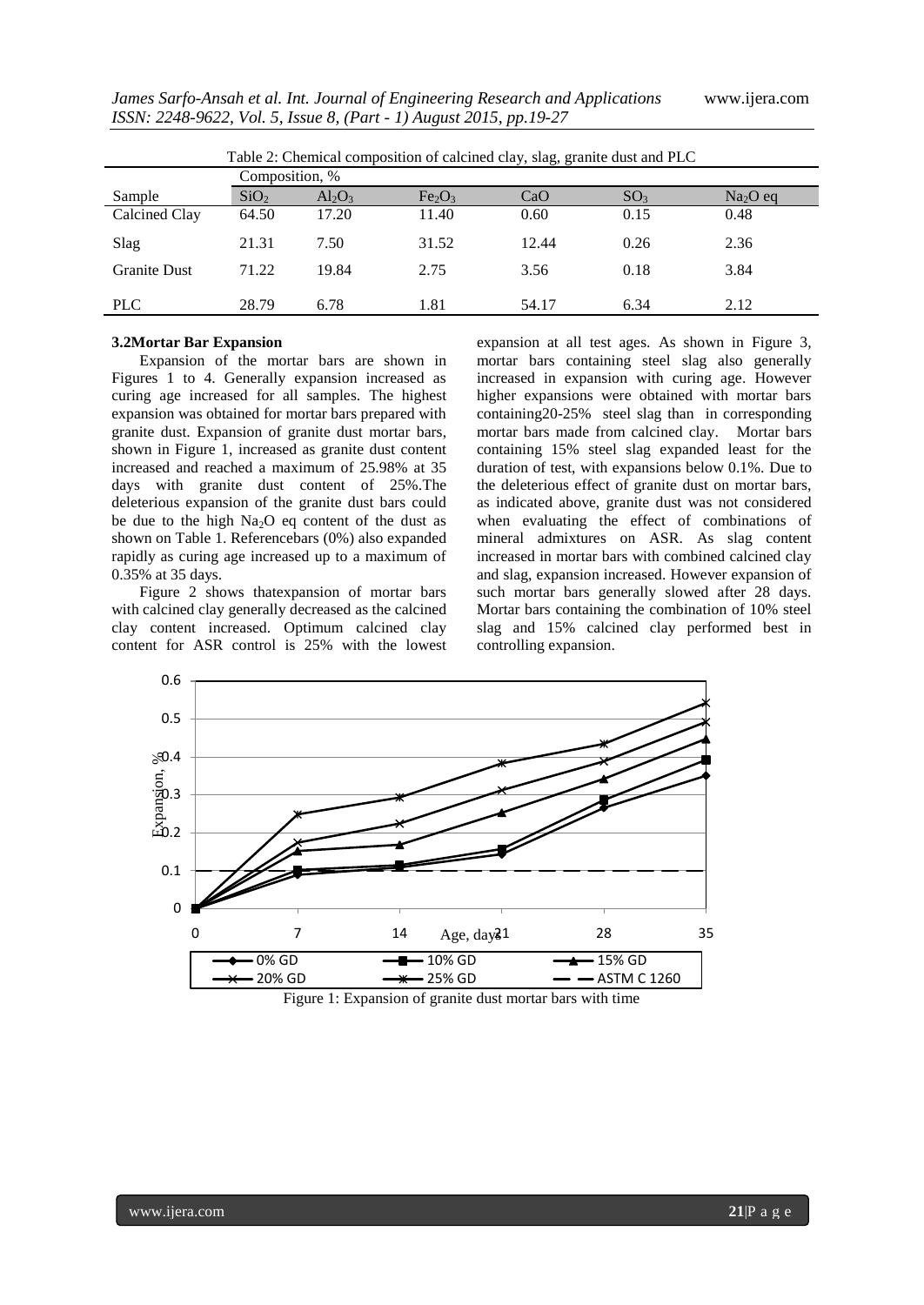

Figure 2: Expansion of calcined clay cement mortar bars with time



Figure 3: Expansion of steel slag mortar bars with time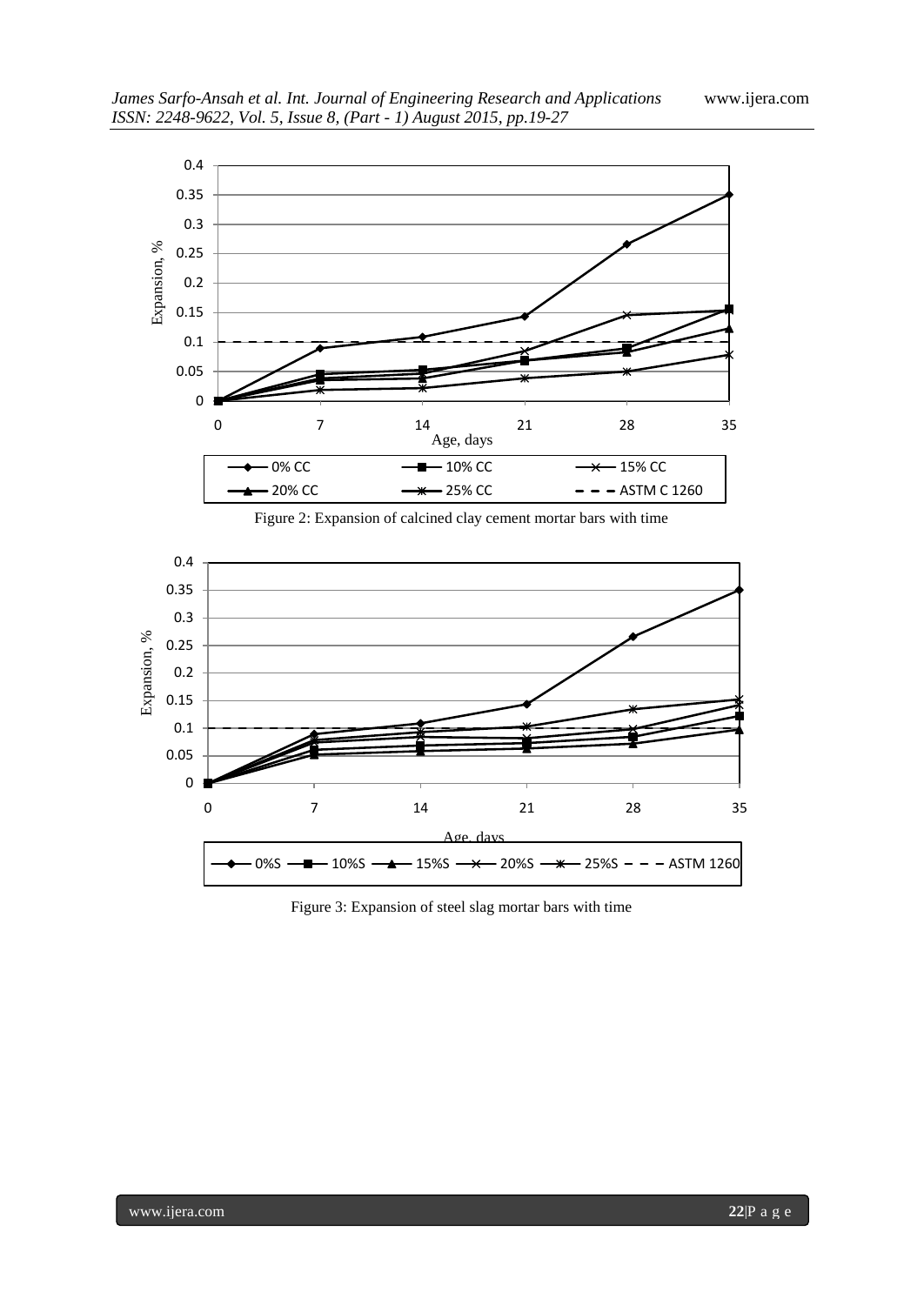

Figure 4: Expansion of calcined clay-slag mortar bars with time

#### **3.3 Hydration Products of Mortar Bars**

Figures 5-8 show XRD images of hydrated mortar bar samples at 28 days. Hydration products identified in the mortar bars after 28 days included Portlandite [Ca(OH)<sub>2</sub>], Tobermorite  $[Ca_5Si_6O_{16}(OH)_2]$ , sodium disilicate gel  $[Na_2Si_2O_5]$ , and calcium disilicate  $[CaSi<sub>2</sub>O<sub>5</sub>]$  and Ettringite [ $3CaO.AI<sub>2</sub>O<sub>3</sub>.3CaSO<sub>4</sub>.32H<sub>2</sub>O$ ]. Unlike the mortar bars containing calcined clay or slag, there was a high occurrence of the expansive  $Na<sub>2</sub>Si<sub>2</sub>O<sub>5</sub>$  in the

mortar bars containing granite dust. The occurrence of higher quantities of the swelling  $Na<sub>2</sub>Si<sub>2</sub>O<sub>5</sub>$  is mostly contributed by the higher  $Na<sub>2</sub>O$  eq of the granite dust cement sample as indicated in Table 2. This also explains the higher expansion of the granite dust mortar bars shown in Figure 3.  $CaSi<sub>2</sub>O<sub>5</sub>$  formed in varyingquantities in the calcined clay and granite dust mortar bars which aided in the stabilization of the mortar matrix against expansion due to ASR.



Figure 5: XRD image of 28 days old referencemortar bar sample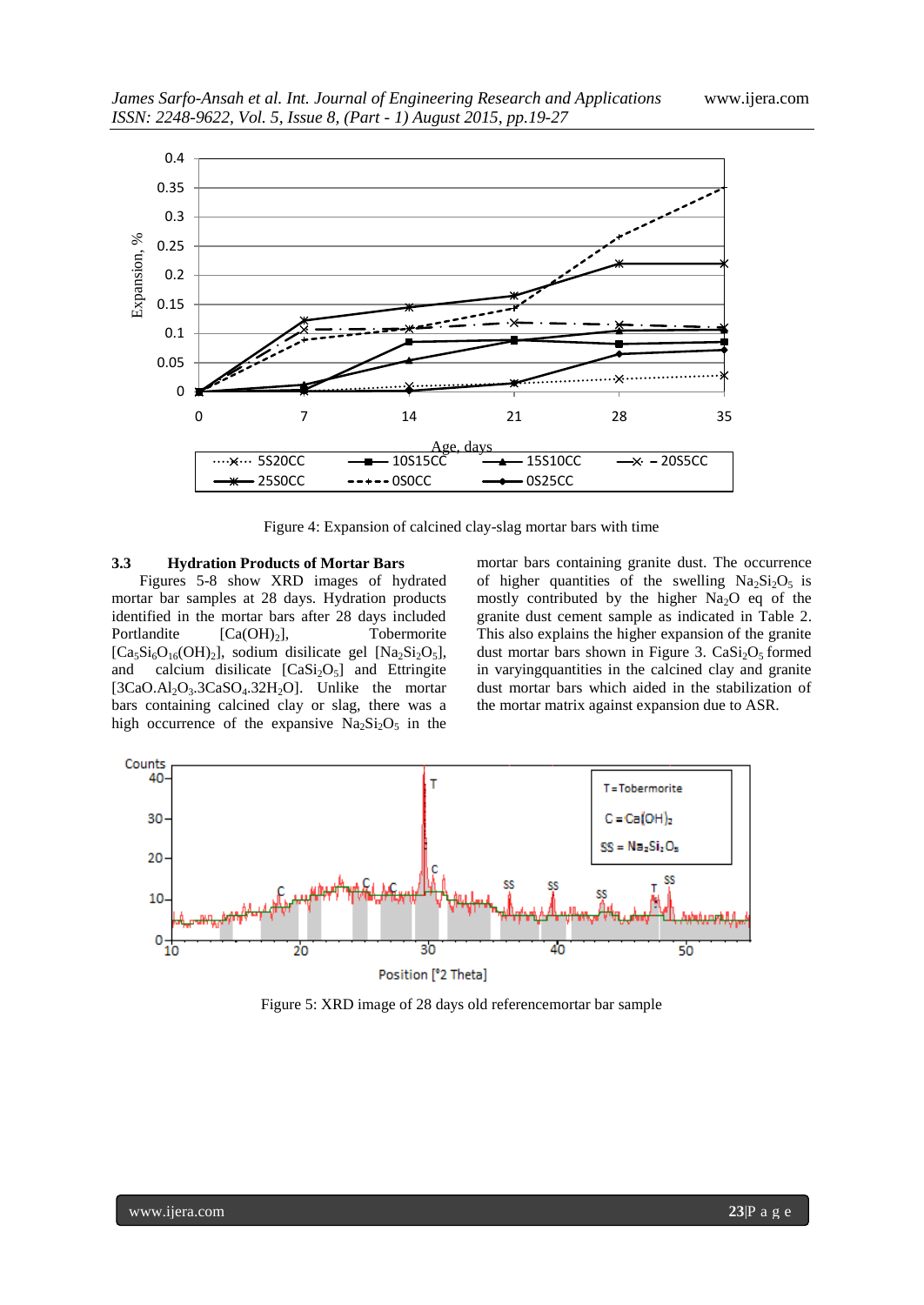

Figure 6: XRD images of mortar bars containing 5%, 15% and 25% calcined clay (top to bottom) after 28 days hydration

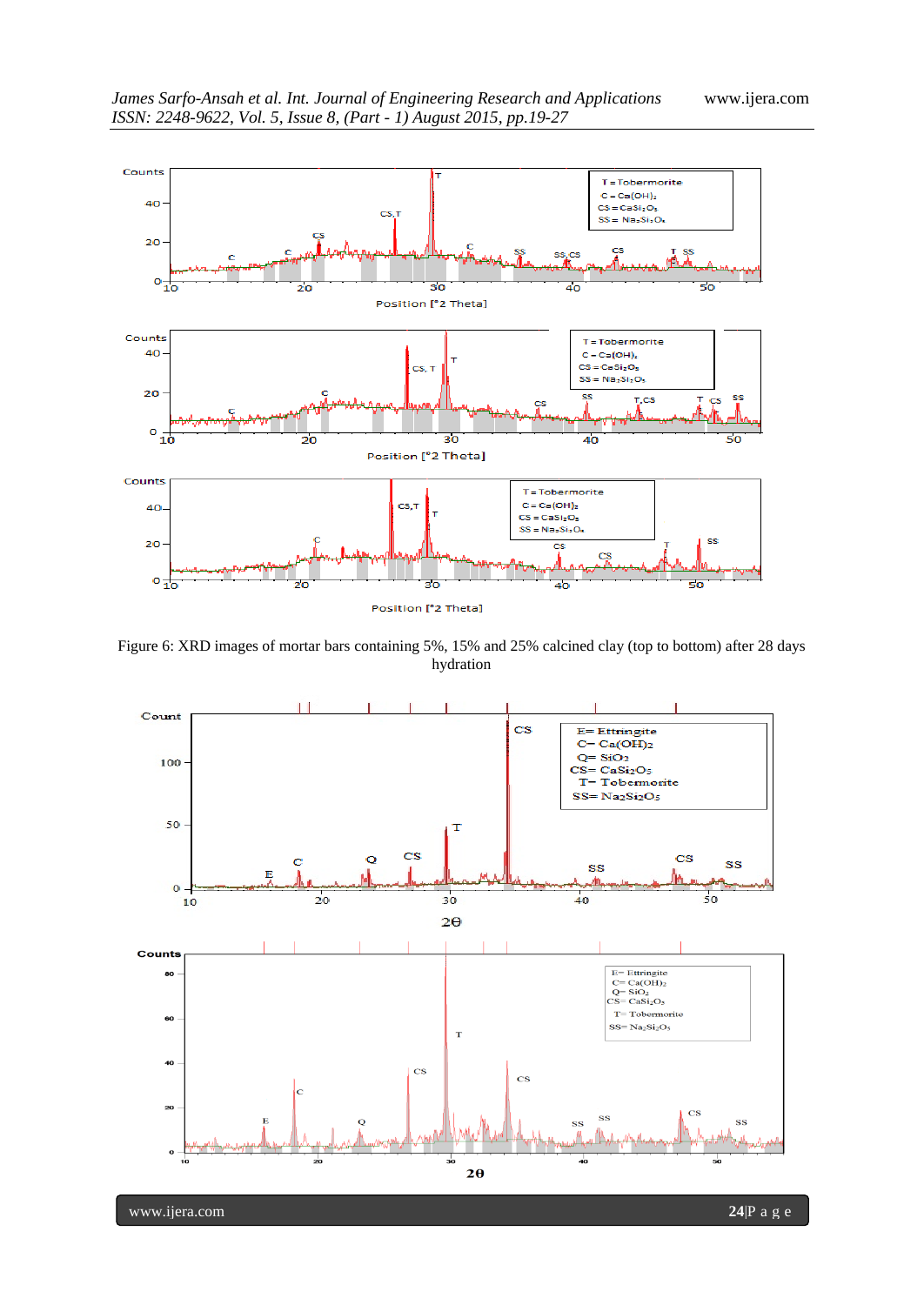

Figure 7: XRD images of mortar bar samples containing 5%, 15% and 25% granite dust (top to bottom) after 28 days hydration



Figure 8: XRD image of mortar bars containing 5% and 25% slag (top to bottom) after 28 days hydration

# **IV. CONCLUSIONS AND RECOMMENDATIONS**

This study has shown that alkali-silica reaction is influenced by the presence of clay pozzolan, low-CaO steel slag and granite dust. The addition of granite dust to Portland cement in quantities greater than 10% appears to have a deleterious effect on the alkali-silica reactivity of cement. Calcined clay mitigated the effect of alkali-silica reaction better than steel slag or granite dust. Optimum percentage of calcined clay needed to mitigate ASR is 25%. However, the combined effect of calcined clay and steel slag is very significant as it performs better than steel slag or calcined clay alone. The optimum

combination could be 10% steel slag and 15% calcined clay. The mineralogical examination of hydrated mortar bars revealed the formation of stable  $CaSi<sub>2</sub>O<sub>5</sub>$  in the calcined clay and steel slag mortar bars in increasing quantities as the calcined clay or steel slag content increased. The formation of  $CaSi<sub>2</sub>O<sub>5</sub>$  is believed to be beneficial in suppressing the alkali-silica reaction.

#### **References**

[1.] Yeginobala, A. and Mujahed, F.S. (1991) Durability of Concretes Mixed with Sea Water. Proceedings of the 5<sup>th</sup> International Conference on Durability of Building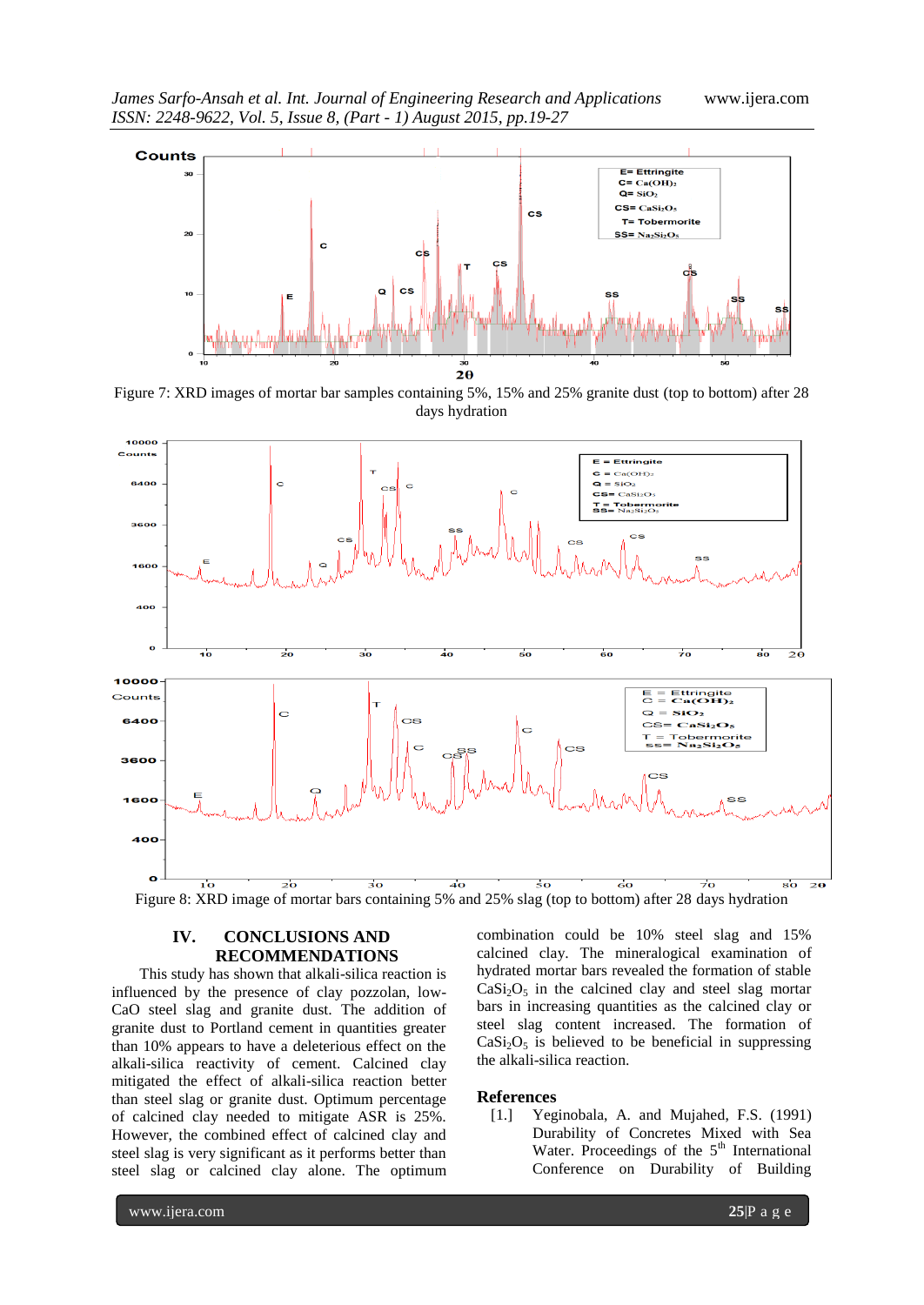Materials, Brighton, 7-9 November, 1990, Baker, J.M ed.

- [2.] Sarja, A. and Vesikari, E. (1996) Durability Design of Concrete Structures : RILEM Technical Committee Report, 130-CSL, p.64. Chapman and Hall, London.
- [3.] Taylor, H.F.W. (1997) Cement Chemistry. 2<sup>nd</sup> Edition, Thomas Telford Publishing, London, 35[6.http://dx.doi.org/10.1680/cc.](http://dx.doi.org/10.1680/cc.%2025929)  [25929](http://dx.doi.org/10.1680/cc.%2025929)
- [4.] Mindess, S., Young, J.F. and Darwin, D. (2003) Concrete.  $2<sup>nd</sup>$  Edition, Prentice Hall, New Jersey, 477.
- [5.] American Society for Testing and Materials (2000) 2000 Annual Book of ASTM Standards: Part 14-C 150. Specificationfor ordinary Portland cement, ASTM, Philadelphia, 101-107.
- [6.] Multon, S., Sellier, A. and Cyr, M. (2009) Chemo-Mechanical Modeling for Prediction of Alkali-Silica Reaction (ASR)Expansion.*Cement and Concrete Research*, **39**, 490-500.
- [7.] Taylor, H.F.W. (1997) Cement Chemistry. 2<sup>nd</sup> Edition, Thomas Telford Publishing, London, 361[.http://dx.doi.org/10.1680/](http://dx.doi.org/10.1680/%20cc.25929)  [cc.25929](http://dx.doi.org/10.1680/%20cc.25929)
- [8.] Sims, I. and Brown, B. (1998) Concrete Aggregates: Chapter 16 in Lea's Chemistry of Cement and Concrete. 4th Edition,Elsevier, Oxford, 963.
- [9.] Tong, L. and Tang, M. (1999) Expansion Mechanism of Alkali-Dolomite and Alkali-Magnesite Reaction. *Cement andConcrete Research*, **21**, 361-373. [http://dx.doi.org/](http://dx.doi.org/%2010.1016/S0958-9465(99)00022-0)  [10.1016/S0958-9465\(99\)00022-0](http://dx.doi.org/%2010.1016/S0958-9465(99)00022-0)
- [10.] Neville, A.M. and Brooks, J.J. (2008) Concrete Technology. 2<sup>nd</sup> Edition, Prentice Hall, London, 267.
- [11.] Canadian Standards Association (2009) CAN/CSA-A23.2-14A-09: Potential Expansivity of Aggregates; Procedure forLength Change Due to Alkali-Aggregate Reaction in Concrete Prisms. CSA, Ontario.
- [12.] American Society for Testing and Materials (2000) 2000 Annual Book of ASTM Standards: Part 14-C 289. StandardTest Method for Potential Reactivity of Aggregates (Chemical Method), ASTM, Philadelphia, 187-195.
- [13.] American Society for Testing and Materials (2007) ASTM C 1260-07; Standard Test Method for Potential Reactivityof Aggregates (Mortar-Bar Method)1, ASTM, Philadelphia, 1-5.
- [14.] American Society for Testing and Materials (2010) ASTM C 227-10; Standard Test Method for Potential Alkali Reactivity of

Cement-Aggregate Combinations (Mortarbar Method). ASTM, Philadelphia.

- [15.] Kandasamy, S. and Shehata, M.H. (2014) The capacity of Ternary Blends Containing Slag and High-CalciumFly Ash to Mitigate Alkali Silica Reaction.*Cement and Concrete Research*, **49**, 92-99[.http://dx.doi.org/10.](http://dx.doi.org/10.%201016/j.cemconcomp.2013.12.008)  [1016/j.cemconcomp.2013.12.008](http://dx.doi.org/10.%201016/j.cemconcomp.2013.12.008)
- [16.] Kumar, R. andNaik, T. R.(2010)Sustainable Concrete with Industrial and Post-Consumer By-Products, *Proceedings of the 2nd International Conference on Sustainable Construction Materials and Technologies,*  Ancona-Italy, June 28 – June30, 2010.
- [17.] Gurunaathan K. and Thirugnanam (2014) Effect of mineral admixtures on durability properties of concrete. *International Journal of Advanced Structures and Geotechnical Engineering*, **3**(1), 65-68.
- [18.] Aquino, W., Lange, D.A. and Olek, J. (2001) The Influence of Metakaolin and Silica Fume on the Chemistry of Alkali-Silica Reaction Products.*Cement and Concrete Research*, 23, 485- 493[.http://dx.doi.org/10.1016/S0958-](http://dx.doi.org/10.1016/S0958-9465(00)%2000096-2) [9465\(00\) 00096-2](http://dx.doi.org/10.1016/S0958-9465(00)%2000096-2)
- [19.] Ramlochan, T., Thomas, M. and Gruber, K.A. (2000) The Effect of Metakaolin on Alkali-Silica Reaction in Concrete.*Cement and Concrete Research*, **30**, 339-344. [http://dx.doi.org/10.1016/S0008-8846\(99\)](http://dx.doi.org/10.1016/S0008-8846(99)%2000261-6)  [00261-6](http://dx.doi.org/10.1016/S0008-8846(99)%2000261-6)
- [20.] [20] Turanli, L., Bektas, F. and Monteiro, P.J.M. (2003) Use of Ground Clay Brick as a Pozzolanic Material to Reduce theAlkali-Silica Reaction*. Cement and Concrete Research*, **33**, 1539-154[2.http://dx.doi.org/](http://dx.doi.org/%2010.1016/S0008-8846(03)00101-7)  [10.1016/S0008-8846\(03\)00101-7](http://dx.doi.org/%2010.1016/S0008-8846(03)00101-7)
- [21.] Malvar, L.J., Cline, G.D., Burke, D.F., Rollings, R., Sherman, T.W. and Greene, J. (2002) Alkali-Silica Reaction Mitigation:State-Of-The-Art and Recommendations.*ACI Materials Journal*, **99**, 1-25.
- [22.] Walters, G.V. and Jones, T.R. (1991) Effect of Metakaolin on Alkali-Silica Reaction (ASR) in Concrete Manufacturedwith Reactive Aggregate. ACI Special Publication, 126, 941-954.
- [23.] Li, Y., Liu, S., Du, R. and Kong, F. (2009) Effectiveness of Steel Slag Powder in Suppressing the Alkali-Aggregate Reaction of Concrete. *Advanced Materials Research*, **79-82**: 179-182
- [24.] Kostuch, J.A., Walters, G.V. and Jones, T.R (2003) High Performance Concrete Incorporating Metakaolin—A Review.*Proceedings of the International*